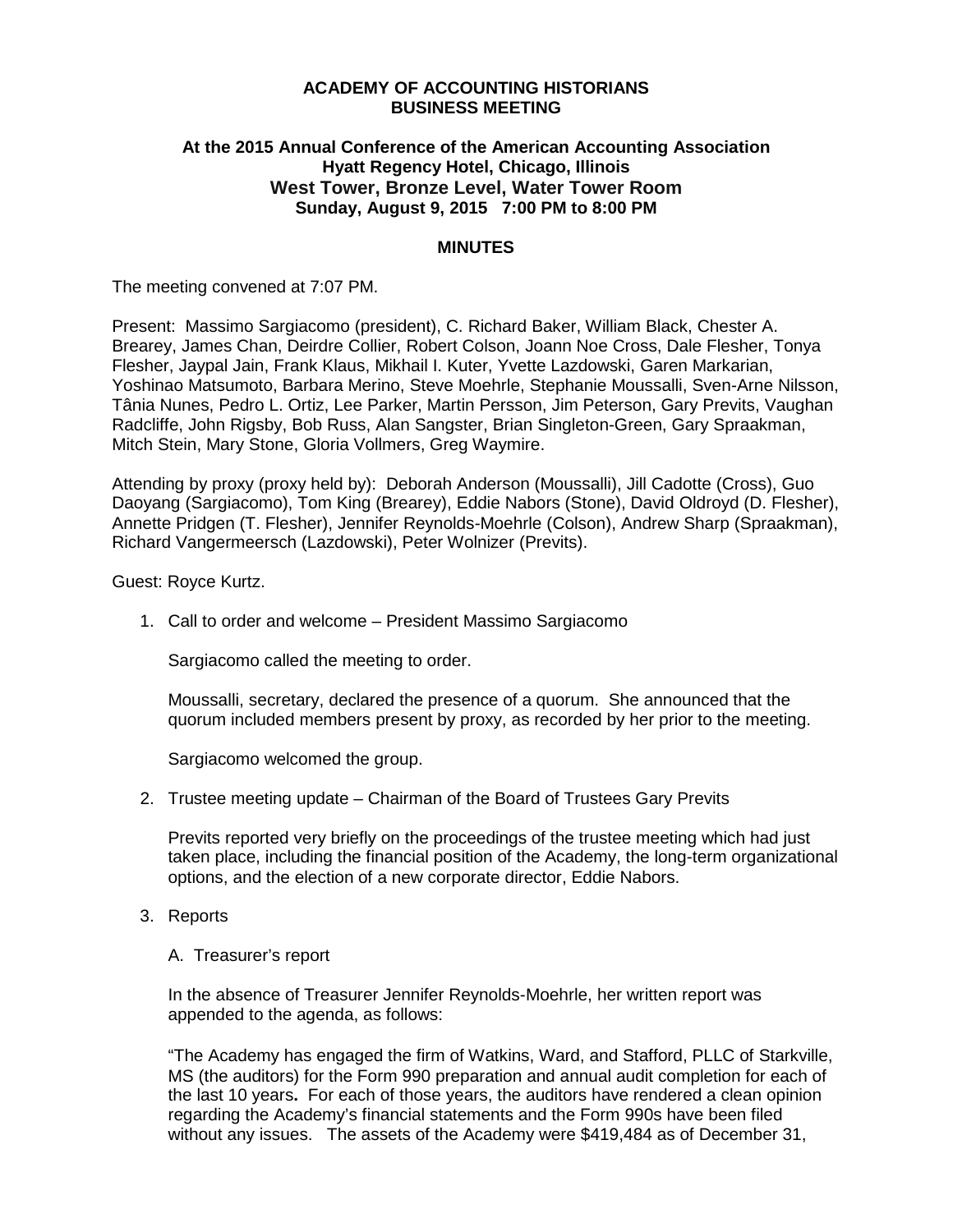2014, consisting of cash and a very small inventory of hourglass awards. The cash is invested in FDIC-protected money market accounts and CDs. Approximately 72% of the assets are associated with restricted scholarships, awards, and conference funds. For 2015 it is expected that the Academy will come close to break even on operations. More information is available upon request from Jennifer Reynolds-Moehrle, [jreynolds.moehrle@umsl.edu.](mailto:jreynolds.moehrle@umsl.edu)"

#### B. Membership report

Moussalli noted that the report on Academy membership prepared by Administrator Tiffany Welch was also appended to the agenda (see report at the end of minutes).

## 4. Election of Officers and Trustees

Trustee Chairman Previts reported that the Board of Trustees had nominated the following slate: (Note: President Elect Colson, having been previously elected, automatically becomes President and does not require nomination.)

Officer nominations: for Vice-President Communication - Lazdowski, Vice-President Partnerships - Spraakman, Secretary - Moussalli-Kurtz, Treasurer - Reynolds-Moehrle. These five offices are, per the by-laws, also Trustee positions.

Trustee nominations for three-year term (2016-2018). D. Flesher, Gomes, Guvemli, Previts, and Sangster.

Summary: Given the above nomination and assuming election, the total number of Trustees next year would be 17 and include 5 Officers and 12 Trustees. Two Trustees will have terms expiring in 2016 (Baker and Cross); four expire in 2017 (Guo, Kuter, Matsumoto, McKinney); six expire in 2018 (Flesher, Gomes, Guvemli, Previts, Sangster, and Sargiacomo).

Previts moved that the slate be elected. D. Flesher seconded. The question was called.

Moussalli called for the "ayes" and "nays," including for the proxy votes. The vote was unanimous in favor of the slate.

#### 5. Report of the editor of the *Accounting Historians Journal* – Editor Gloria Vollmers

The *AHJ* is under timely production, with the last issue having appeared a little early and the next already being full.

Vollmers announced she would like more Salmagundi items, especially responses to articles.

There are currently 22 outstanding submissions to the *AHJ*. Seven are under first review, seven are in revise-and-resubmit, and two have been accepted. Four have been rejected or withdrawn.

The Journal's reviewers this year have done good work. The only issue of concern is an occasional discourteous author.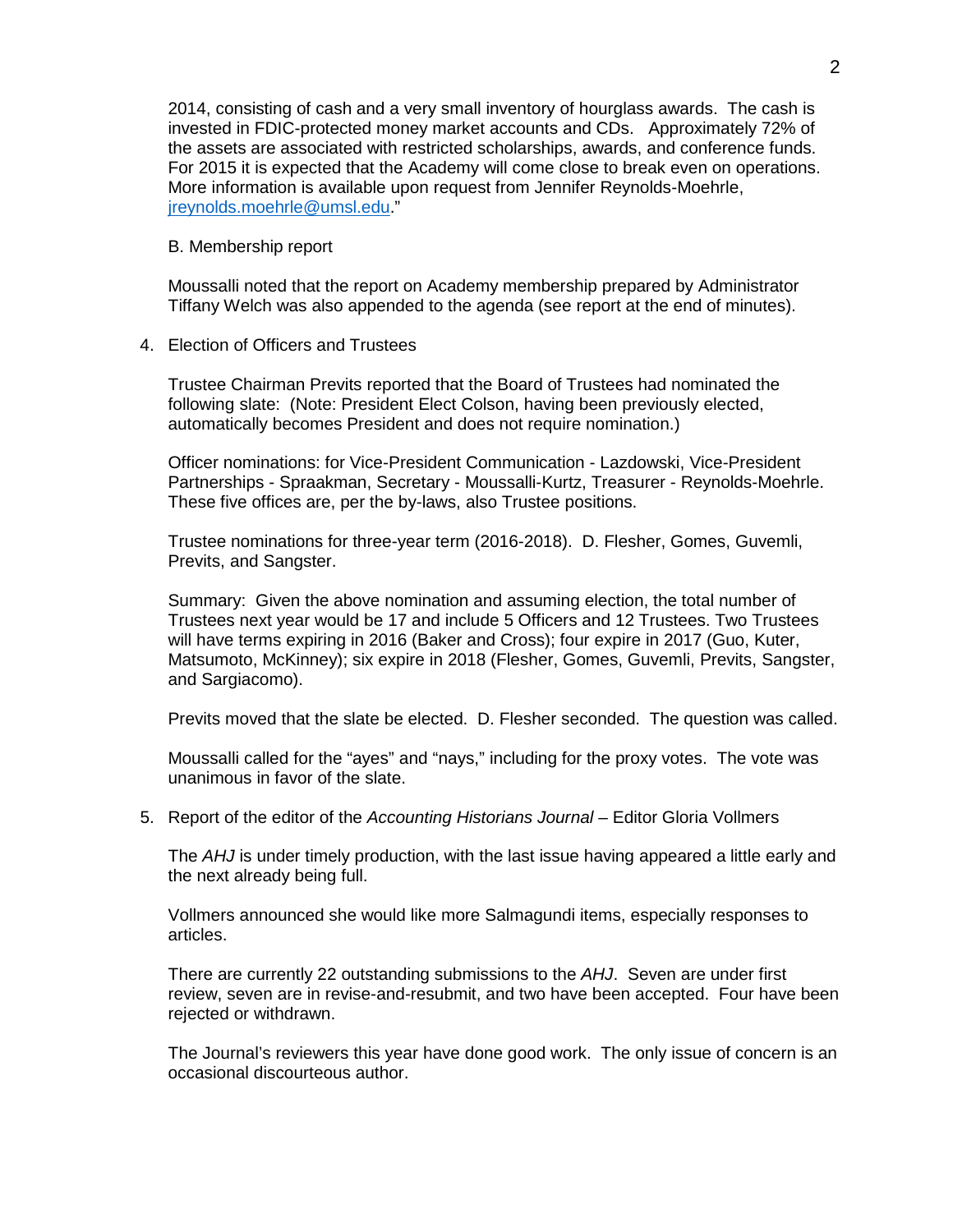#### 6. Activities

A. CPE 2015 – Vice President Communications Yvette Lazdowski

Lazdowski announced there were 28 registrants for the history CPE this year, a slight increase over last year. She called for ideas and comments for next year's CPE.

B. 14<sup>th</sup> World Congress of Accounting Historians – Pescara, Italy, 25-27 June, 2016 -Sargiacomo

Good flights are available from Rome into Pescara. Six hotels are recommended, of which four are on the beach; all are closer than three miles to the conference venue. Buses will run from the hotels to the venue. The rector of the university will reserve the university for the exclusive use of the World Congress on Saturday and Sunday.

All activities have been set up and details will be available on a website in the immediate future. <http://www.wcah2016.org/>

A gala dinner will take place at the Pescara marina. Keynote speakers will include Peter Miller, Gary Previts, and Stephen Walker. An accounting history symposium of journal editors will include Gloria Vollmers for the *Journal of Accounting Historians*, Carolyn Fowler for *Accounting History*, Cheryl McWatters for the *Accounting History Review*, Stefania Servalli for *Contabilità e Cultura Aziendale*, Fernando G. Guiérrez Hidalgo for *De Computis Spanish Journal of Accounting History*, and Song Xiaomning for the China Accounting Museum.

Paper submission dates: 29 September, 2015 – 11 January, 2016. Papers will be accepted or rejected within 30 days, on a rolling basis, to accommodate university travel planning deadlines. The 11 January deadline is close to that of the American Accounting Association; authors may submit the same paper to both conferences.

Registration will be open in February of 2016.

7. Academy awards - Sargiacomo

A. The following awards were announced and, for those present, presented:

Hourglass Award - Alan Sangster (Griffith University)

Life Membership Award - Sarah R. Holmes

Thomas J. Burns Biographical Research Award - Tonya Flesher (University of Mississippi)

Innovation in Accounting History Education Award - James McKinney (University of Maryland)

Margit F. and Hanns-Martin Schoenfeld Scholarship - Sebastian Hoffman (University of Bremen), Liesel Klemcke (Stockholm University), Tânia Nunes (University of São Paulo)

Barbara D. Merino Award for Excellence in Accounting History Publication - Jeffrey Robertson (Massey University), Warwick Funnell (University of Kent)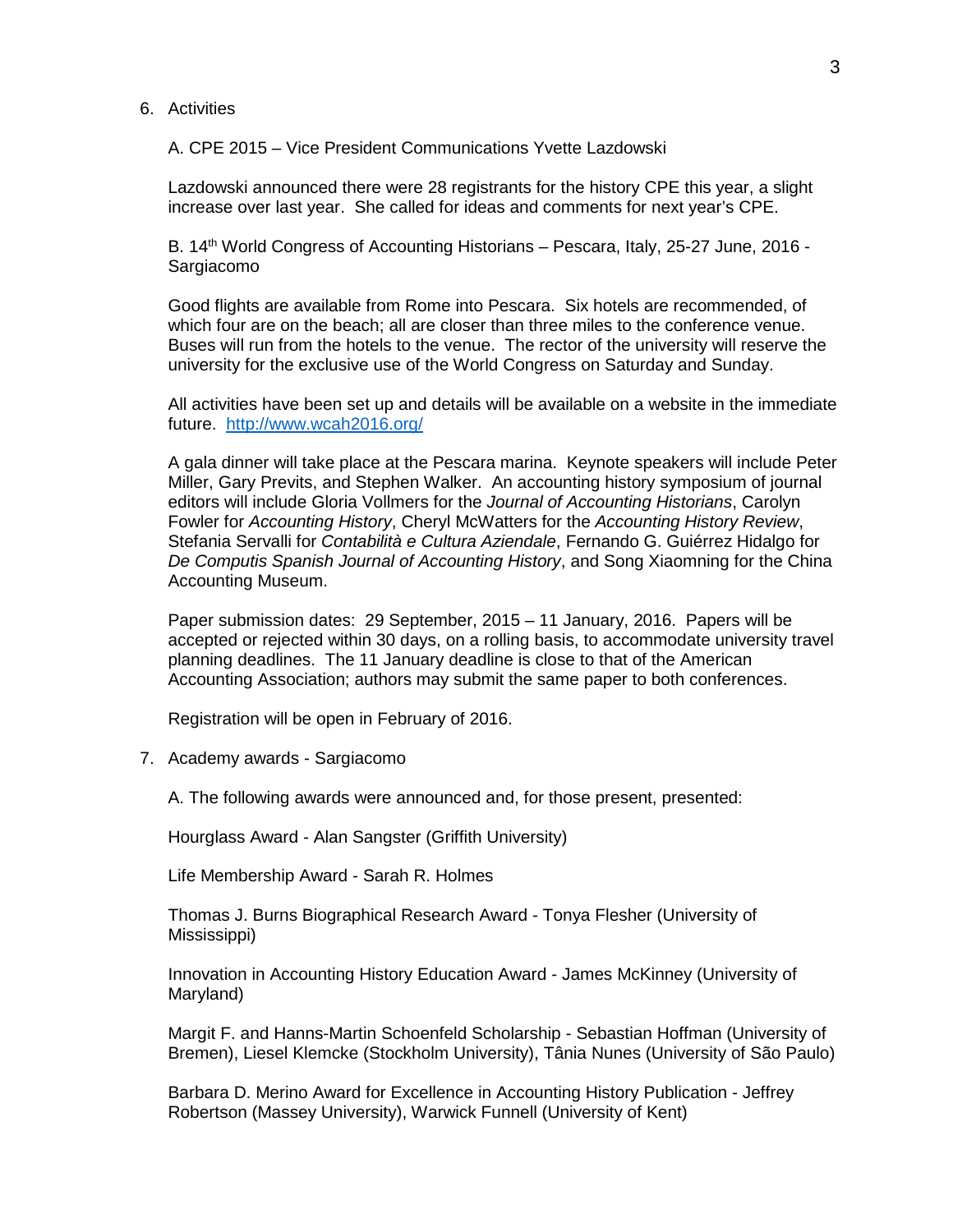Best Paper Award – Accounting Historians Journal

First Place - Richard Fleischman (Emeritus, John Carroll University), Thomas Tyson ((St. John Fisher College), David Oldroyd-McCollum (Durham University)

- Award for Excellence Sally M. Schultz (State University of New York New Paltz), Joan Hollister (State University of New York - New Paltz)
	- Award for Excellence Garen Markarian (Otto Beisheim School of Management)
- B. Awards not given in 2015 (no nominations)

Alfred R. Roberts Memorial Research Award Vangermeersch Manuscript Award

8. Publication and organization options – President-elect Bob Colson

Colson said that three years ago, when he joined the Executive Committee of the Academy, he realized that all its members were getting old. The Academy was losing members, it became harder to produce the *AHJ*, the costs of *AHJ* production were high, we had to sign a contract with EBSCO that was advantageous to EBSCO, the SCOPUS deal was achieved only with considerable effort, and it was becoming harder to recruit young people.

The officers therefore looked again at the possibility of joining the AAA as a history section. They have been discussing this possibility ever since, including discussion with AAA leadership. They have also conducted their due diligence to determine what steps this might require of the Academy.

In the Board of Trustees meeting just concluded, the trustees unanimously adopted a resolution to pursue section status with the AAA. Such a decision requires the approval of the membership.

On a practical level, we would continue as a section to function similarly to the way we have in the past. Advantages for the Academy include having our publications produced at lower cost and greater sophistication of access tools, and lower membership dues. The AAA structure would facilitate both leadership and research pipelines for section members. Our awards would continue as they have. Importantly, we would expect finally to achieve increasing membership.

For the AAA, this would also be a very positive step. Colson said he had spoken to past presidents, the current management and leadership, and the future president. They say they would see this as completing a gap in the AAA portfolio.

Therefore, Colson proposed to the members the following resolution: "Resolved that the Officers of the Academy of Accounting Historians are authorized to achieve section status for the Academy of Accounting Historians within the American Accounting Association including whatever actions, affiliations, and distributions are appropriate under Academy By law's Article X [Dissolution] in order to dissolve the Alabama Corporation and relinquish the Academy of Accounting Historian's Internal Revenue Service Tax Exempt [501(c)(3)] status, including Article X's requirement to then distribute all residual assets to another organization having Internal Revenue Service Tax Exempt [501(c)(3)] status."

Previts moved that the Academy membership adopt the resolution and Cross seconded. Discussion ensued.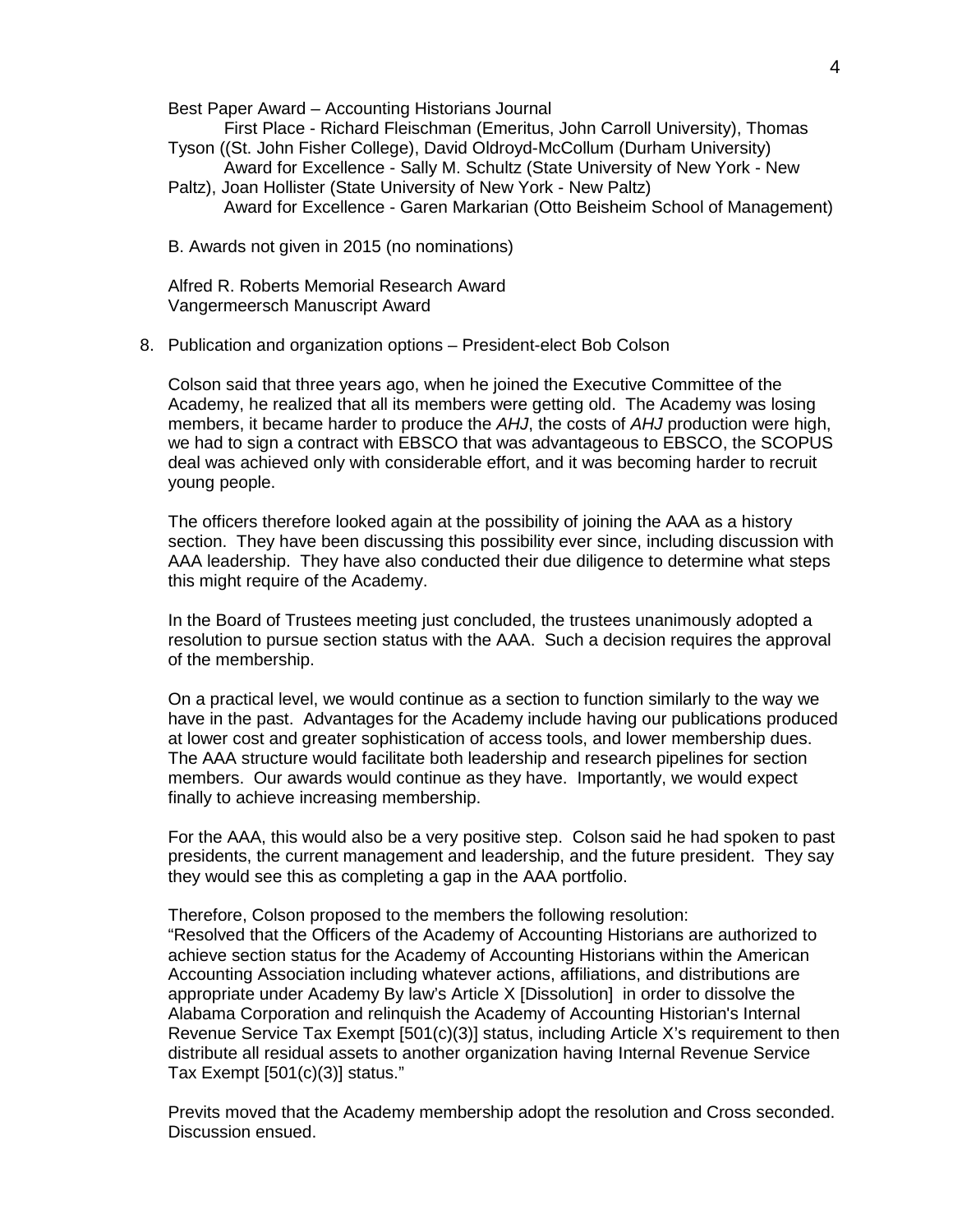A member asked when this would become effective. The answer was that it would be effective as the AAA work flow occurs. The specific dates are now unknown.

Radcliffe noted that he supports the resolution for all the reasons mentioned, especially the advantage of obtaining help in publishing the journal. Furthermore, it is important that history scholars have a voice on the AAA Council. This move will require a highly disciplined effort on the part of the Academy leadership.

Moerhle agreed. Increasingly, he noted, international credit for scholars is tied to the AAA organization. Making the *AHJ* a AAA section journal will move the *AHJ* towards the top tier.

Parker also said he supported the motion. However, he disagreed about the journal ranking to the extent that a journal does not achieve high rankings just by being a AAA journal. The Academy will have to work hard to improve the *AHJ*'s impact and our impact on the AAA Council.

Sargiacomo noted that all three specialist accounting history journals have been downscored internationally in recent years, so it is true that AAA status may not be enough. However, having a bigger research umbrella as part of the AAA and having a bigger, more sophisticated publisher may help make our case as a journal. Entering SCOPUS has also helped make that case. Quoting the theme of this year's AAA conference, he urged us to "build bridges to the future" from America to Australia. Accounting scholars worldwide should defend each other as a means of building accounting history research and scholars.

Persson said that AAA section status is much more important in North America in determining journal rankings and D. Flesher agreed.

Moussalli conducted the vote on the resolution, calling the names of the members present both in person and by proxy. The resolution passed unanimously.

Colson remarked on how much work this would require during his tenure as president of the Academy. He said he will be calling on various members to help in the effort.

Chan said he had voted in favor of the resolution, but as a new member of the Academy, he thought it was remarkable how short-lived that form of membership would be. He called for a round of applause for the work of the trustees.

#### 9. Other business

There was none.

#### 10. Presidential transition

President-elect Colson rose to thank President Sargiacomo for all his work during his two-year tenure, which ends this December.

The meeting adjourned at 8:30 PM.